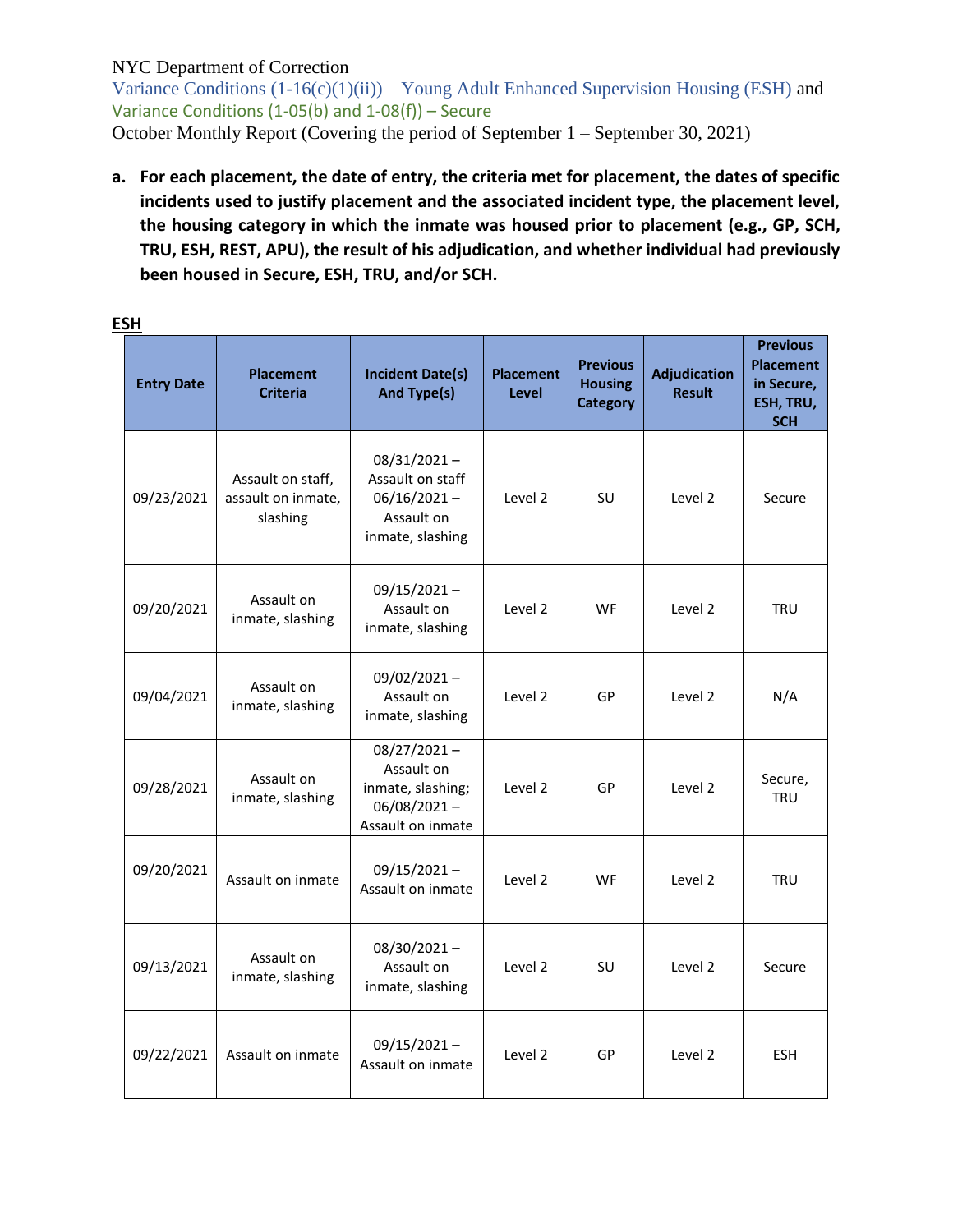Variance Conditions  $(1-16(c)(1)(ii))$  – Young Adult Enhanced Supervision Housing (ESH) and Variance Conditions  $(1-05(b)$  and  $1-08(f))$  – Secure

October Monthly Report (Covering the period of September 1 – September 30, 2021)

| <b>Entry Date</b> | <b>Placement</b><br><b>Criteria</b> | <b>Incident Date(s)</b><br><b>And Type(s)</b>    | <b>Placement</b><br>Level | <b>Previous</b><br><b>Housing</b><br><b>Category</b> | Adjudication<br><b>Result</b> | <b>Previous</b><br><b>Placement</b><br>in Secure,<br>ESH, TRU,<br><b>SCH</b> |
|-------------------|-------------------------------------|--------------------------------------------------|---------------------------|------------------------------------------------------|-------------------------------|------------------------------------------------------------------------------|
| 09/11/2021        | Assault on<br>inmate, slashing      | $09/05/2021 -$<br>Assault on<br>inmate, slashing | Level 2                   | <b>TRU</b>                                           | Level 2                       | N/A                                                                          |
| 09/22/2021        | Assault on inmate                   | $09/15/2021 -$<br>Assault on inmate              | Level 2                   | GP                                                   | Level 2                       | <b>ESH</b>                                                                   |

## **SECURE**

| <b>Entry Date</b> | <b>Placement</b><br><b>Criteria</b>                                                                | <b>Incident</b><br>Date(s) and<br>Type(s)                                                                         | <b>Placement</b><br><b>Phase</b> | <b>Previous</b><br><b>Housing</b><br><b>Category</b> | <b>Adjudication</b><br><b>Result</b>       | <b>Previous</b><br><b>Placement</b><br>in Secure,<br>ESH, TRU,<br><b>SCH</b> |
|-------------------|----------------------------------------------------------------------------------------------------|-------------------------------------------------------------------------------------------------------------------|----------------------------------|------------------------------------------------------|--------------------------------------------|------------------------------------------------------------------------------|
| 09/30/2021        | Assault on<br>inmate,<br>slashing                                                                  | $09/29/2021 -$<br>Assault on<br>inmate,<br>slashing                                                               | Phase 1                          | GP                                                   | Continued<br>placement                     | Secure, TRU                                                                  |
| 09/20/2021        | Assault on<br>inmate,<br>slashing,<br>history of<br>persistent<br>violence                         | $09/19/2021 -$<br>Assault on<br>inmate,<br>slashing,<br>history of<br>persistent<br>violence                      | Phase 1                          | GP                                                   | Continued<br>placement                     | ESH, TRU                                                                     |
| 09/22/2021        | Assault on<br>inmate,<br>slashing                                                                  | 09/15/2021 -<br>Assault on<br>inmate,<br>slashing                                                                 | Phase 1                          | GP                                                   | Continued<br>placement                     | ESH, Secure                                                                  |
| 09/03/2021        | Assault on<br>inmate,<br>slashing                                                                  | $09/01/2021 -$<br>Assault on<br>inmate,<br>slashing                                                               | Phase 1                          | GP                                                   | Discharged<br>prior to<br>adjudication     | <b>TRU</b>                                                                   |
| 09/27/2021        | Assault on<br>inmate,<br>assault on<br>staff,<br>slashing,<br>history of<br>persistent<br>violence | 09/09/2021-<br>Assault on<br>inmate,<br>slashing;<br>$09/20/2021 -$<br>Use of force;<br>09/22/2021 -<br>Splashing | Phase 1                          | GP                                                   | <b>Not</b><br>recommended<br>for placement | <b>TRU</b>                                                                   |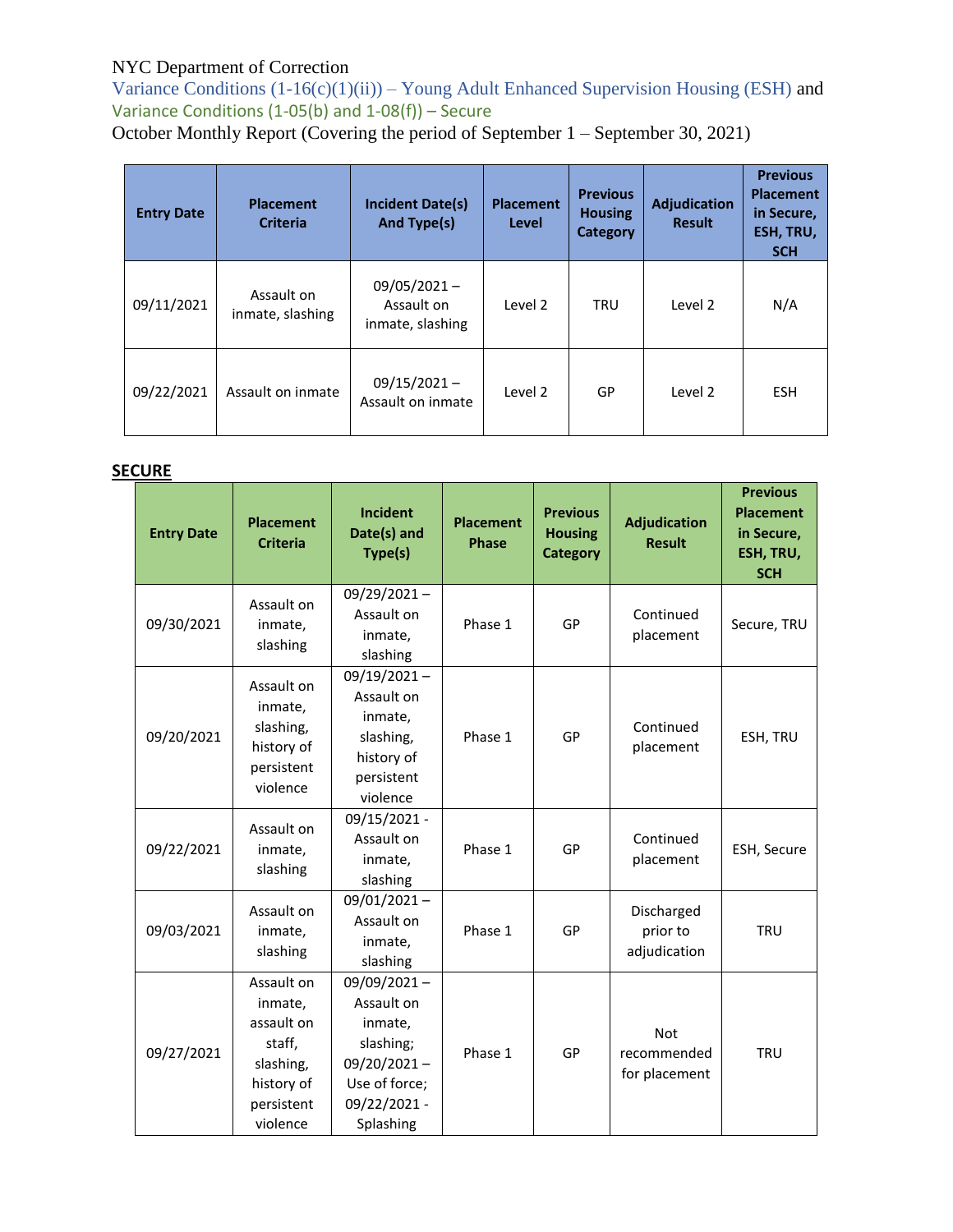Variance Conditions  $(1-16(c)(1)(ii))$  – Young Adult Enhanced Supervision Housing (ESH) and Variance Conditions  $(1-05(b)$  and  $1-08(f))$  – Secure

October Monthly Report (Covering the period of September 1 – September 30, 2021)

| <b>Entry Date</b> | <b>Placement</b><br><b>Criteria</b>                                        | <b>Incident</b><br>Date(s) and<br>Type(s)           | <b>Placement</b><br><b>Phase</b> | <b>Previous</b><br><b>Housing</b><br><b>Category</b> | <b>Adjudication</b><br><b>Result</b>       | <b>Previous</b><br><b>Placement</b><br>in Secure,<br>ESH, TRU,<br><b>SCH</b> |
|-------------------|----------------------------------------------------------------------------|-----------------------------------------------------|----------------------------------|------------------------------------------------------|--------------------------------------------|------------------------------------------------------------------------------|
| 09/16/2021        | Assault on<br>inmate,<br>slashing                                          | $08/19/2021 -$<br>Assault on<br>inmate,<br>slashing | Phase 1                          | WF                                                   | Continued<br>placement                     | Secure                                                                       |
| 09/13/2021        | Assault on<br>inmate,<br>history of<br>persistent<br>violence,<br>slashing | 09/09/2021-<br>Assault on<br>inmate,<br>slashing    | Phase 1                          | <b>TRU</b>                                           | Continued<br>placement                     | <b>TRU</b>                                                                   |
| 09/01/2021        | Slashing                                                                   | 08/30/2021-<br>Assault on<br>Inmate,<br>slashing    | Phase 1                          | GP                                                   | <b>Not</b><br>recommended<br>for placement | N/A                                                                          |
| 09/03/2021        | Assault on<br>inmate,<br>slashing                                          | $09/01/2021 -$<br>Assault on<br>inmate,<br>slashing | Phase 1                          | <b>TRU</b>                                           | Discharged<br>prior to<br>adjudication     | SCH, TRU                                                                     |
| 09/18/2021        | Assault on<br>inmate,<br>slashing                                          | $09/01/2021 -$<br>Assault on<br>inmate,<br>slashing | Phase 1                          | <b>WF</b>                                            | Continued<br>placement                     | <b>TRU</b>                                                                   |
| 09/04/2021        | Assault on<br>inmate,<br>slashing                                          | 09/01/2021-<br>Assault on<br>inmate,<br>slashing    | Phase 1                          | GP                                                   | Continued<br>placement                     | <b>TRU</b>                                                                   |
| 09/04/2021        | Assault on<br>inmate,<br>slashing                                          | 09/01/2021-<br>Assault on<br>inmate,<br>slashing    | Phase 1                          | GP                                                   | Continued<br>placement                     | SCH, TRU                                                                     |

**b. For each release, the date of release, the reason for release, the total number of days spent in the restrictive housing area (ESH or Secure), and the housing category (and phase/level, if applicable) in which the inmate was housed prior to and upon release**

| <b>ESH</b> |                     |                                             |                                       |                                                       |                                                           |
|------------|---------------------|---------------------------------------------|---------------------------------------|-------------------------------------------------------|-----------------------------------------------------------|
|            | <b>Release Date</b> | <b>Release Reason</b>                       | <b>Total</b><br>Days in<br><b>ESH</b> | <b>ESH</b><br><b>Level Prior to</b><br><b>Release</b> | <b>Housing</b><br><b>Category After</b><br><b>Release</b> |
|            | 09/29/2021          | Satisfied the requirements of<br><b>ESH</b> | 55                                    | Level 2                                               | GP                                                        |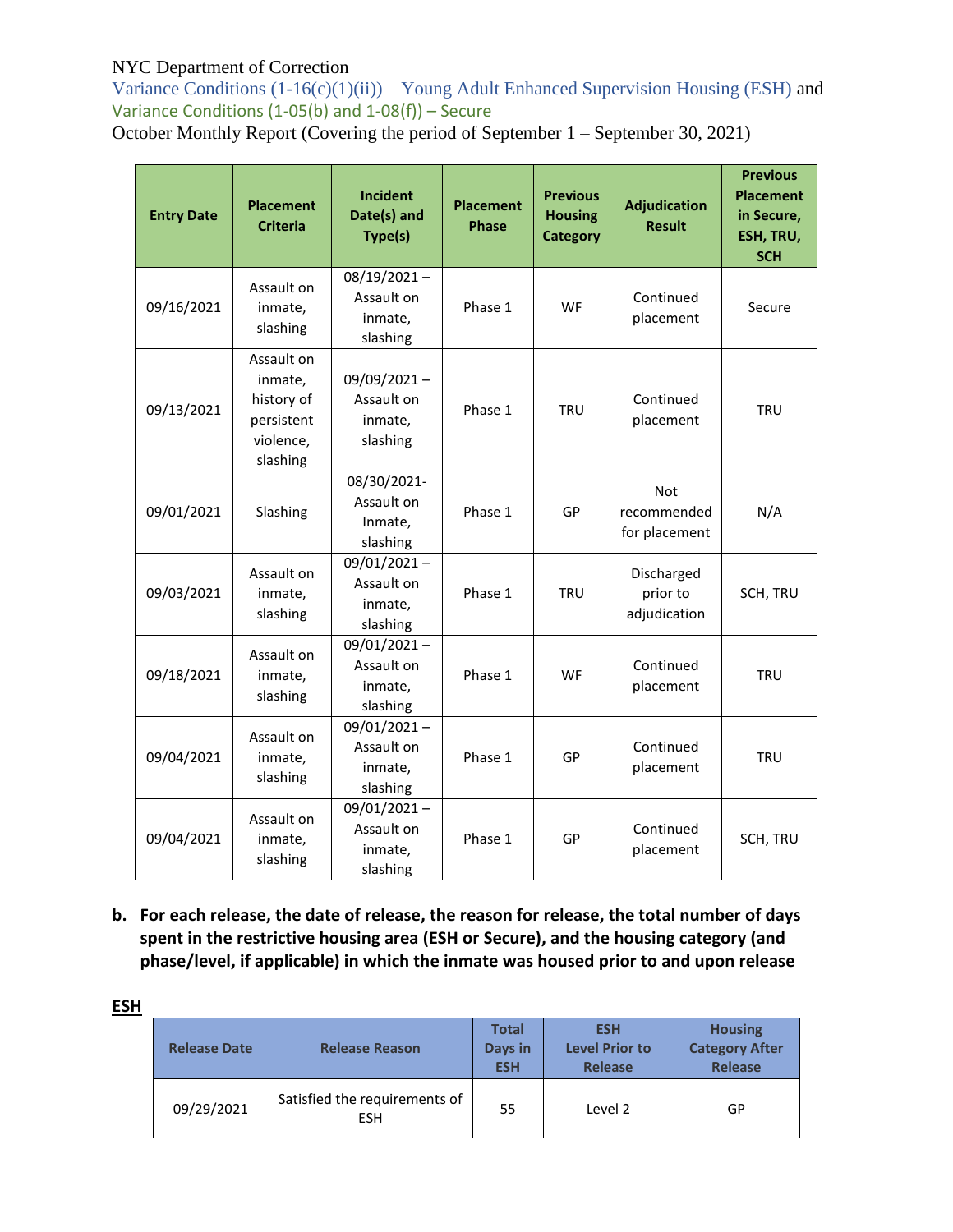Variance Conditions  $(1-16(c)(1)(ii))$  – Young Adult Enhanced Supervision Housing (ESH) and Variance Conditions (1-05(b) and  $1-08(f)$ ) – Secure

October Monthly Report (Covering the period of September 1 – September 30, 2021)

| <b>Release Date</b> | <b>Release Reason</b>                         | <b>Total</b><br>Days in<br><b>ESH</b> | <b>ESH</b><br><b>Level Prior to</b><br><b>Release</b> | <b>Housing</b><br><b>Category After</b><br><b>Release</b> |
|---------------------|-----------------------------------------------|---------------------------------------|-------------------------------------------------------|-----------------------------------------------------------|
| 09/23/2021          | Discharged or transferred<br>from DOC custody | 19                                    | Level 2                                               | N/A                                                       |
| 09/28/2021          | Moved for security reasons                    | 174                                   | Level 2                                               | GP                                                        |
| 09/09/2021          | Satisfied the requirements of<br><b>FSH</b>   | 159                                   | Level 2                                               | GP                                                        |
| 09/03/2021          | Satisfied the requirements of<br><b>ESH</b>   | 42                                    | Level 2                                               | GP                                                        |
| 09/30/2021          | Satisfied the requirements of<br><b>ESH</b>   | 63                                    | Level 2                                               | GP                                                        |
| 09/29/2021          | Satisfied the requirements of<br><b>ESH</b>   | 217                                   | Level 2                                               | GP                                                        |
| 09/07/2021          | Satisfied the requirements of<br><b>ESH</b>   | 154                                   | Level 2                                               | GP                                                        |
| 09/02/2021          | Moved for security reasons                    | 113                                   | Level 2                                               | GP                                                        |
| 09/03/2021          | Discharged or transferred<br>from DOC custody | 36                                    | Level 2                                               | N/A                                                       |
| 09/15/2021          | Satisfied the requirements of<br>ESH          | 64                                    | Level 2                                               | GP                                                        |
| 09/24/2021          | Discharged or transferred<br>from DOC custody | 13                                    | Level 2                                               | N/A                                                       |
| 09/21/2021          | Satisfied the requirements of<br><b>ESH</b>   | 180                                   | Level 2                                               | GP                                                        |
| 09/09/2021          | Satisfied the requirements of<br><b>ESH</b>   | 42                                    | Level 2                                               | GP                                                        |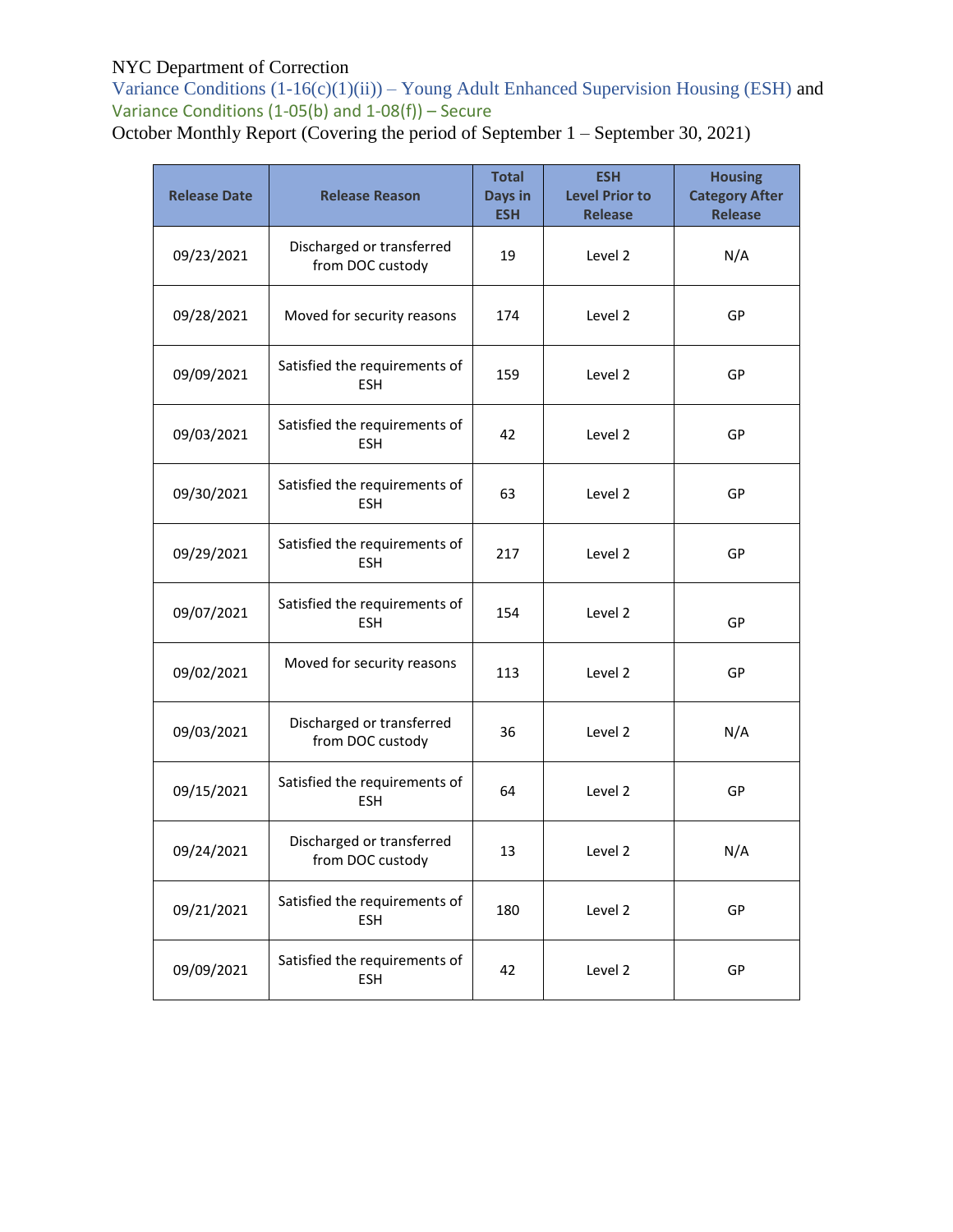Variance Conditions  $(1-16(c)(1)(ii))$  – Young Adult Enhanced Supervision Housing (ESH) and Variance Conditions  $(1-05(b)$  and  $1-08(f))$  – Secure

October Monthly Report (Covering the period of September 1 – September 30, 2021)

# **Secure**

| <b>Release</b><br><b>Date</b> | <b>Release Reason</b>                | <b>Total Days</b><br>in Secure | <b>Secure Phase</b><br><b>Prior to Release</b> | <b>Housing</b><br><b>Category After</b><br><b>Release</b> |
|-------------------------------|--------------------------------------|--------------------------------|------------------------------------------------|-----------------------------------------------------------|
| 09/08/2021                    | Completed all three phases           | 64                             | Phase 3                                        | GP                                                        |
| 09/23/2021                    | Moved for security/health<br>reasons | 99                             | Phase 1                                        | <b>ESH</b>                                                |
| 09/02/2021                    | Completed all three phases           | 58                             | Phase 3                                        | <b>TRU</b>                                                |
| 09/17/2021                    | Moved for security/health<br>reasons | 22                             | Phase 1                                        | GP                                                        |
| 09/28/2021                    | Moved for security/health<br>reasons | 57                             | Phase 1                                        | GP                                                        |
| 09/08/2021                    | Discharged from DOC<br>custody       | 6                              | Phase 1                                        | N/A                                                       |
| 09/28/2021                    | Moved for security/health<br>reasons | 13                             | Phase 1                                        | GP                                                        |
| 09/21/2021                    | Discharged from DOC<br>custody       | 23                             | Phase 1                                        | N/A                                                       |
| 09/03/2021                    | Moved for security/health<br>reasons | 4                              | Phase 1                                        | GP                                                        |
| 09/02/2021                    | Completed all three phases           | 123                            | Phase 3                                        | GP                                                        |
| 09/13/2021                    | Not recommended for<br>placement     | 13                             | Phase 1                                        | <b>ESH</b>                                                |
| 09/08/2021                    | Discharged from DOC<br>custody       | 6                              | Phase 1                                        | N/A                                                       |
| 09/15/2021                    | Completed all three phases           | 84                             | Phase 3                                        | GP                                                        |
| 09/30/2021                    | Discharged from DOC<br>custody       | 57                             | Phase 1                                        | N/A                                                       |
| 09/27/2021                    | Discharged from DOC<br>custody       | 24                             | Phase 1                                        | N/A                                                       |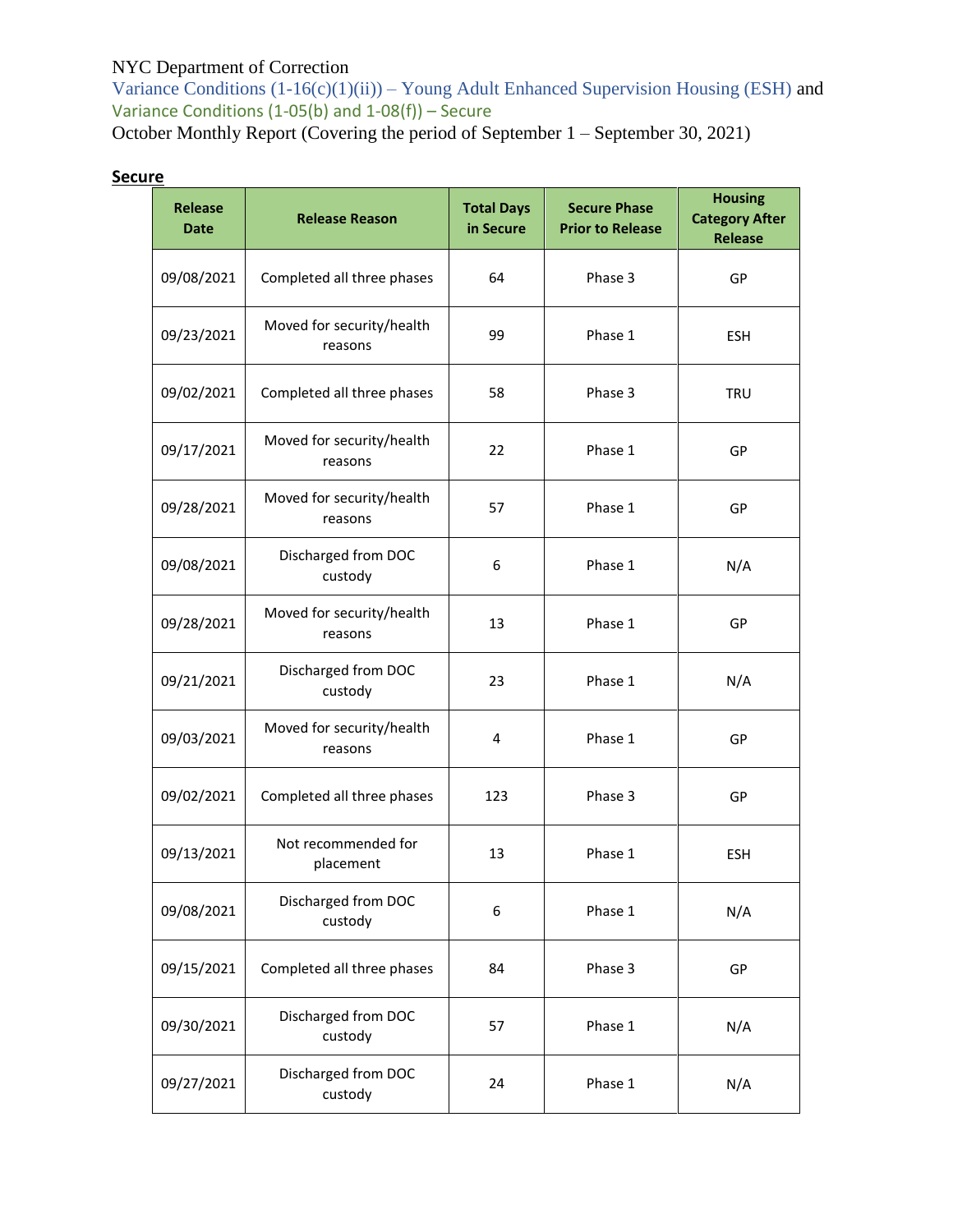Variance Conditions  $(1-16(c)(1)(ii))$  – Young Adult Enhanced Supervision Housing (ESH) and Variance Conditions (1-05(b) and 1-08(f)) – Secure October Monthly Report (Covering the period of September 1 – September 30, 2021)

**c. For each movement between phases/levels, the date of movement, the phase/level prior to movement, the phase/level to which the individual moved, and the reason for movement.**

**ESH:** There are no YA ESH movements to report for the month of September.

**Secure:**

| <b>Date of Movement</b> | <b>Phase Prior to</b><br><b>Movement</b> | <b>Phase After</b><br><b>Movement</b> | <b>Reason for Movement</b> |
|-------------------------|------------------------------------------|---------------------------------------|----------------------------|
| 09/09/2021              | Phase 2                                  | Phase 3                               | Review recommendation      |
| 09/15/2021              | Phase 3                                  | Phase 1                               | Destruction of property    |
| 09/15/2021              | Phase 2                                  | Phase 1                               | Destruction of property    |

#### **d. Average Daily Population in each phase/level and overall.**

#### **ESH**

| Level 2 | امیرہ<br>----- | reran       |
|---------|----------------|-------------|
| 14.4    |                | 1 л<br>-4.4 |

#### **SECURE**

| <b>Ohnco</b><br>лазе | Dhoco                                   | <b>Phase</b> | างคra<br>зган |
|----------------------|-----------------------------------------|--------------|---------------|
| $11Q^{-}$<br><b></b> | $\overline{\phantom{a}}$<br><b>U.IJ</b> | 1.10         | 13.80         |

# **e. The number of young adults in each phase/level as of the 1st day of the month following the reporting period.**

**ESH** 

| ____               |         |
|--------------------|---------|
| Level <sub>2</sub> | Level 3 |
| ᅸ                  |         |

**SECURE**

| Phase 1 | <b>Phase 2</b> | <b>Phase 3</b> |
|---------|----------------|----------------|
| .       |                |                |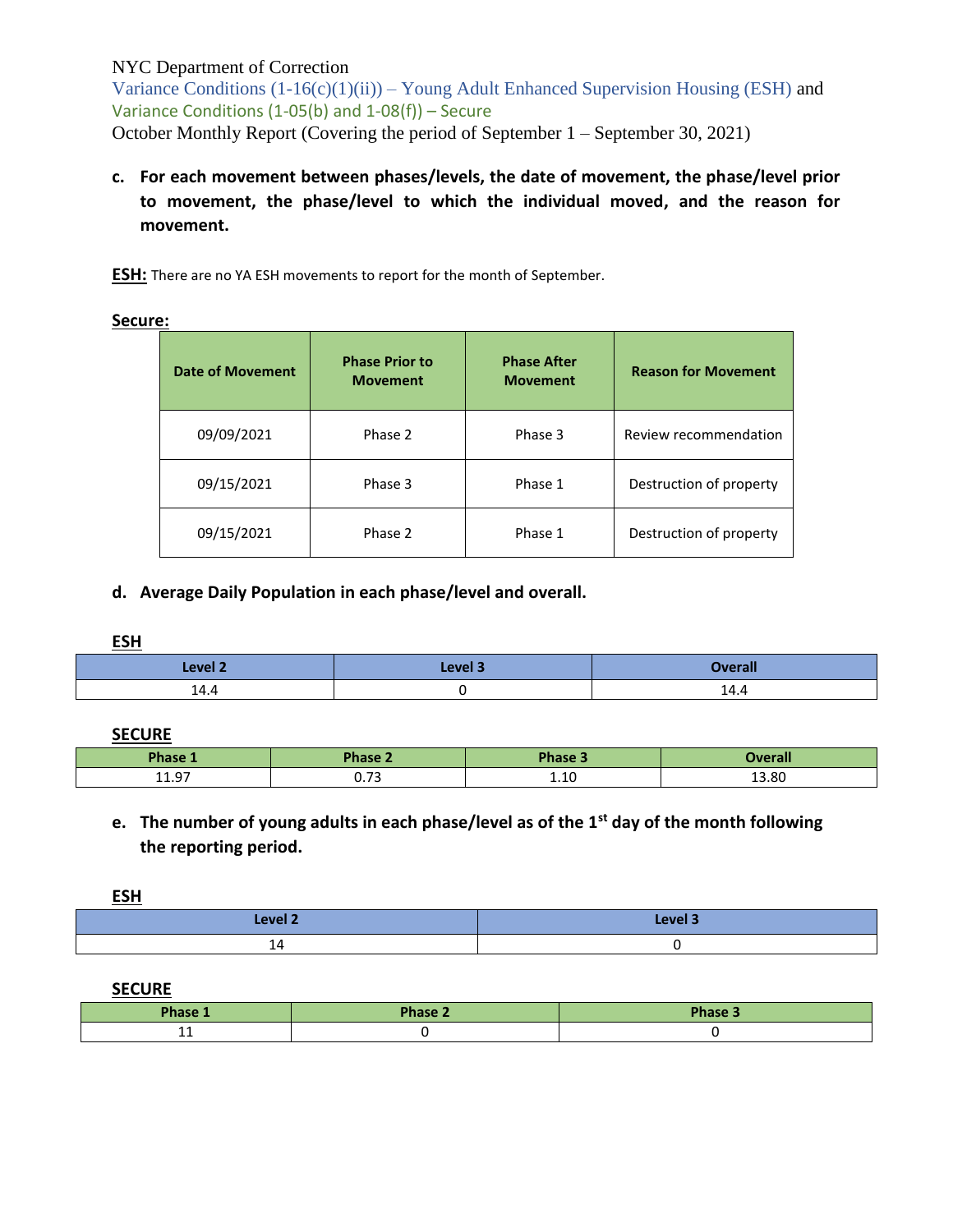Variance Conditions  $(1-16(c)(1)(ii))$  – Young Adult Enhanced Supervision Housing (ESH) and Variance Conditions (1-05(b) and 1-08(f)) – Secure October Monthly Report (Covering the period of September 1 – September 30, 2021)

# **f. The total number of people entering ESH or Secure Unit to-date and the total number of entries to date.**

|               | <b>Total People Entered To-Date</b> | <b>Total Entries To-Date</b> |
|---------------|-------------------------------------|------------------------------|
| <b>ESH</b>    | 406                                 | 483                          |
| <b>Secure</b> | 260                                 | 340                          |

**g. The minimum, maximum, median, and average length of stay in each phase/level and overall and in each phase/level and overall by release reason, and the time in-program minimum, maximum median, and average on the last day of each month overall and by phase/ level;**

| Length of Stay in ESH <sup>1</sup> (days; N=451) |                                                                                                             |     |     |     |     |     |  |
|--------------------------------------------------|-------------------------------------------------------------------------------------------------------------|-----|-----|-----|-----|-----|--|
|                                                  | <b>Non-Level</b><br>Level 3<br>Level 1<br>Level 2<br><b>Overall</b><br><b>ESH Entry</b><br>ESH <sup>2</sup> |     |     |     |     |     |  |
| Average                                          | 31                                                                                                          | 45  | 60  | 26  | 34  | 86  |  |
| <b>Median</b>                                    | 30                                                                                                          | 28  | 42  | 22  | 32  | 60  |  |
| <b>Minimum</b>                                   |                                                                                                             | 0   | 0   |     | 3   |     |  |
| <b>Maximum</b>                                   | 135                                                                                                         | 276 | 408 | 111 | 104 | 472 |  |

| Overall Length of Stay in ESH by Release Reason <sup>3</sup> (days; N=196) |                                                             |                                                                                                                                                                                                                       |        |        |       |                                                 |  |
|----------------------------------------------------------------------------|-------------------------------------------------------------|-----------------------------------------------------------------------------------------------------------------------------------------------------------------------------------------------------------------------|--------|--------|-------|-------------------------------------------------|--|
|                                                                            | <b>Not</b><br>recomme<br>nded by<br>adjudicati<br><b>on</b> | Discharged or<br><b>Satisfied the</b><br><b>Moved for</b><br><b>Regressed to</b><br>transferred<br>security/heal<br>Phase 1, Re-<br>requirements of<br>from DOC<br>adjudicated<br>th reasons<br><b>ESH</b><br>custody |        |        |       | <b>Moved to Less</b><br><b>Restrictive Unit</b> |  |
| Average                                                                    | 11.67                                                       | 66.23                                                                                                                                                                                                                 | 92.00  | 78.90  | 34.67 | 45.57                                           |  |
| Median                                                                     | 12.00                                                       | 40.50                                                                                                                                                                                                                 | 78.00  | 63.00  | 27.00 | 32.00                                           |  |
| <b>Minimum</b>                                                             | 9.00                                                        | 3.00                                                                                                                                                                                                                  | 6.00   | 16.00  | 16.00 | 16.00                                           |  |
| <b>Maximum</b>                                                             | 14.00                                                       | 472.00                                                                                                                                                                                                                | 302.00 | 247.00 | 61.00 | 161.00                                          |  |

 $\overline{a}$ 

<sup>1</sup> Lengths of stay are calculated by averaging individual Young Adults' accumulated time in each level, regardless of the chronological progression of the Young Adult through various levels. Records are only included for Young Adults who have been released from ESH or Secure.

<sup>&</sup>lt;sup>2</sup> This category refers to ESH before the level system was implemented.

 $3$  Length of stay in ESH by release reason is calculated for all those discharged on or after 10/01/2019. Those included in the calculation are individuals who were age 18-21 upon entry into ESH.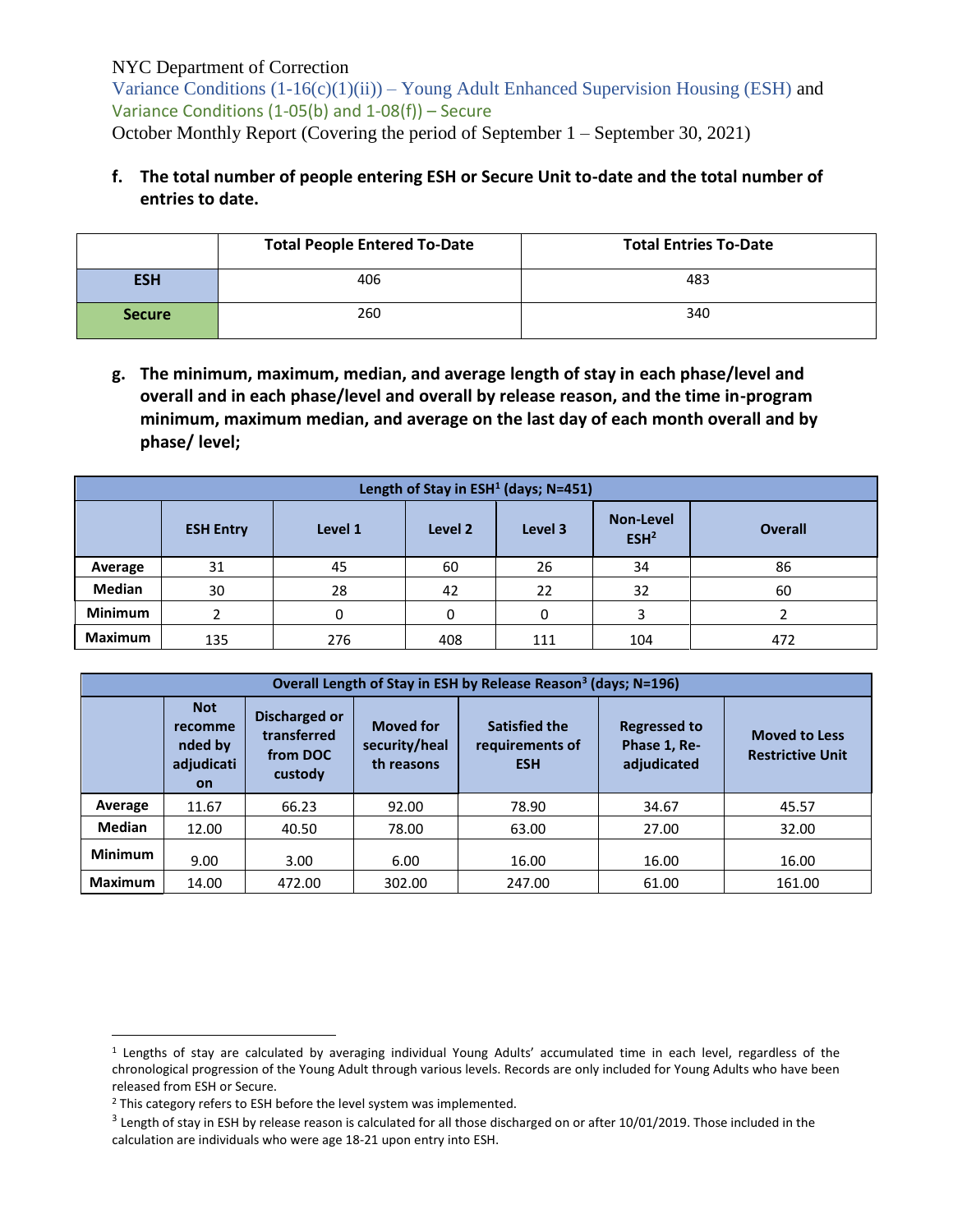Variance Conditions  $(1-16(c)(1)(ii))$  – Young Adult Enhanced Supervision Housing (ESH) and Variance Conditions (1-05(b) and 1-08(f)) – Secure

|  |  |  |  |  | October Monthly Report (Covering the period of September 1 – September 30, 2021) |
|--|--|--|--|--|----------------------------------------------------------------------------------|
|--|--|--|--|--|----------------------------------------------------------------------------------|

| <b>ESH Time in Program<sup>4</sup> (days) (N=14)</b> |                                                 |        |       |        |  |  |  |
|------------------------------------------------------|-------------------------------------------------|--------|-------|--------|--|--|--|
|                                                      | Level 2<br>Level 3<br>Level 1<br><b>Overall</b> |        |       |        |  |  |  |
| Average                                              | 23.00                                           | 61.00  | 16.00 | 66.57  |  |  |  |
| <b>Median</b>                                        | 23.00                                           | 19.50  | 16.00 | 30.50  |  |  |  |
| <b>Minimum</b>                                       | 17.00                                           | 1.00   | 10.00 | 1.00   |  |  |  |
| <b>Maximum</b>                                       | 29.00                                           | 254.00 | 22.00 | 293.00 |  |  |  |

| Length of Stay in Secure (days; N=323) <sup>5</sup> |                                                 |        |        |        |  |  |  |
|-----------------------------------------------------|-------------------------------------------------|--------|--------|--------|--|--|--|
|                                                     | Phase 3<br>Phase 2<br><b>Overall</b><br>Phase 1 |        |        |        |  |  |  |
| Average                                             | 37.19                                           | 20.39  | 28.67  | 66.70  |  |  |  |
| <b>Median</b>                                       | 28.00                                           | 14.00  | 23.00  | 59.00  |  |  |  |
| <b>Minimum</b>                                      | 2.00                                            | 1.00   | 0.00   | 2.00   |  |  |  |
| <b>Maximum</b>                                      | 229.00                                          | 112.00 | 144.00 | 301.00 |  |  |  |

| Overall Length of Stay in Secure by Release Reason <sup>6</sup> (days; N=323) |                                         |                                                                        |                                          |                                                     |                    |                                             |  |  |
|-------------------------------------------------------------------------------|-----------------------------------------|------------------------------------------------------------------------|------------------------------------------|-----------------------------------------------------|--------------------|---------------------------------------------|--|--|
|                                                                               | <b>Completed</b><br><b>All 3 Phases</b> | <b>Transferred to</b><br><b>Another Unit</b><br>for<br>Security/Health | <b>Discharged</b><br>from DOC<br>Custody | <b>Completed</b><br>Program - Step<br>down from ESH | Other <sup>7</sup> | <b>Adjudication</b><br><b>Determination</b> |  |  |
| Average                                                                       | 88.71                                   | 43.92                                                                  | 54.07                                    | 30.00                                               | 52.75              | 21.82                                       |  |  |
| <b>Median</b>                                                                 | 76.50                                   | 23.00                                                                  | 42.00                                    | 26.00                                               | 29.00              | 9.00                                        |  |  |
| <b>Minimum</b>                                                                | 19.00                                   | 2.00                                                                   | 2.00                                     | 9.00                                                | 2.00               | 6.00                                        |  |  |
| <b>Maximum</b>                                                                | 234.00                                  | 186.00                                                                 | 301.00                                   | 75.00                                               | 170.00             | 94.00                                       |  |  |

| Secure Time in Program <sup>8</sup> (days) (N=11) |                                                 |       |     |       |  |  |  |
|---------------------------------------------------|-------------------------------------------------|-------|-----|-------|--|--|--|
|                                                   | Phase 1<br>Phase 2<br><b>Overall</b><br>Phase 3 |       |     |       |  |  |  |
| Average                                           | 18.09                                           | 16.00 | N/A | 19.55 |  |  |  |
| <b>Median</b>                                     | 13.00                                           | 16.00 | N/A | 13.00 |  |  |  |
| <b>Minimum</b>                                    | 1.00                                            | 16.00 | N/A | 1.00  |  |  |  |
| <b>Maximum</b>                                    | 41.00                                           | 16.00 | N/A | 57.00 |  |  |  |

<sup>4</sup> Time in Program is calculated for all individuals who were 18-21 at the time of their placement in ESH and who were still in ESH on 10/01/2021.

 $\overline{a}$ 

<sup>5</sup> The N value represents all Secure Unit young adult records that were used in any of the LOS calculations.

<sup>6</sup> Length of stay by release reason for Secure is calculated for all those released from Secure since its opening. The entry dates of the first individuals included was 06/30/2016.

<sup>7</sup> This column represents all those who were released from Secure who do not fall into the other categories (i.e. temporarily transferred from DOC facility, aging out, inmate was sentenced and sent to another program within another facility).

<sup>8</sup> Time in Program is calculated for all individuals who were still in Secure on 10/01/2021.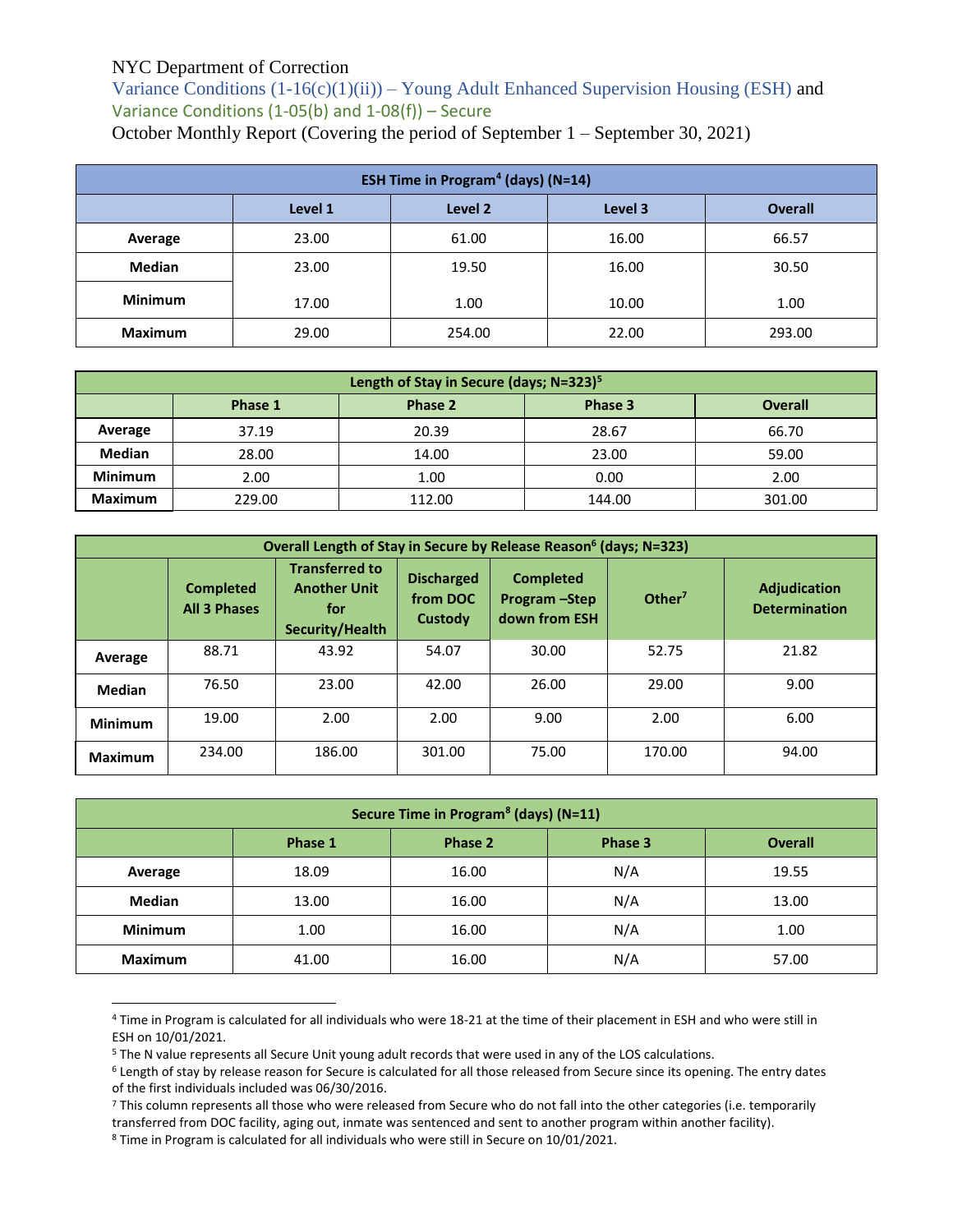Variance Conditions  $(1-16(c)(1)(ii))$  – Young Adult Enhanced Supervision Housing (ESH) and Variance Conditions (1-05(b) and 1-08(f)) – Secure October Monthly Report (Covering the period of September 1 – September 30, 2021)

# **h. The number of Young Adults who met the criteria for a 28-day review (Secure) and 21-day review (ESH).**

| <b>28-day Review (Secure)</b> | 21-day Review (ESH) |
|-------------------------------|---------------------|
| 14                            | 18                  |

#### **i. The number of young adults who received such a review.**

| <b>28-day Review (Secure)</b> | 21-day Review (ESH) |
|-------------------------------|---------------------|
|                               | Τp                  |

**28-Day Reviews:** Two (2) young adults were discharged from DOC custody prior to their 28-day review. Three (3) young adults were moved for security/health reasons prior to their 28-day review.

**21-Day Reviews:** Two (2) young adults were discharged/transferred from DOC custody prior to their 21-day review in September.

**j. For each review, the individual's, review date, level at the time of review, the level or housing type recommended, the resulting placement, resulting placement date, and days from review recommendation to resulting placement. If the Young Adult did not progress or regress in their placement, which exception was used to justify? If the Young Adult was not recommended to progress or regress in their placement, or if they were not moved following their recommendation reason for lack of movement.**

| <b>Review Date</b> | <b>ESH Level</b><br>at Time of<br><b>Review</b> | <b>ESH Level</b><br><b>Recommended</b> | <b>Resulting</b><br><b>Placement</b> | <b>Resulting</b><br><b>Placement</b><br><b>Date</b> | Days from<br><b>Review</b><br>Rec. To<br><b>Resulting</b><br><b>Placement</b> | <b>If No Level</b><br>Progression,<br>Why? |
|--------------------|-------------------------------------------------|----------------------------------------|--------------------------------------|-----------------------------------------------------|-------------------------------------------------------------------------------|--------------------------------------------|
| 09/15/2021         | Level 2                                         | Level 2                                | Level 2                              | 09/15/2021                                          | 0                                                                             | Disruptive<br>behavior                     |
| 09/14/2021         | Level 2                                         | Level 3                                | Level 2                              | 09/14/2021                                          | 0                                                                             | Credible<br>intelligence                   |
| 09/07/2021         | Level 2                                         | Level 2                                | Level 2                              | 09/07/2021                                          | 0                                                                             | Disruptive<br>behavior                     |

#### **21-DAY REVIEW RECOMMENDATIONS**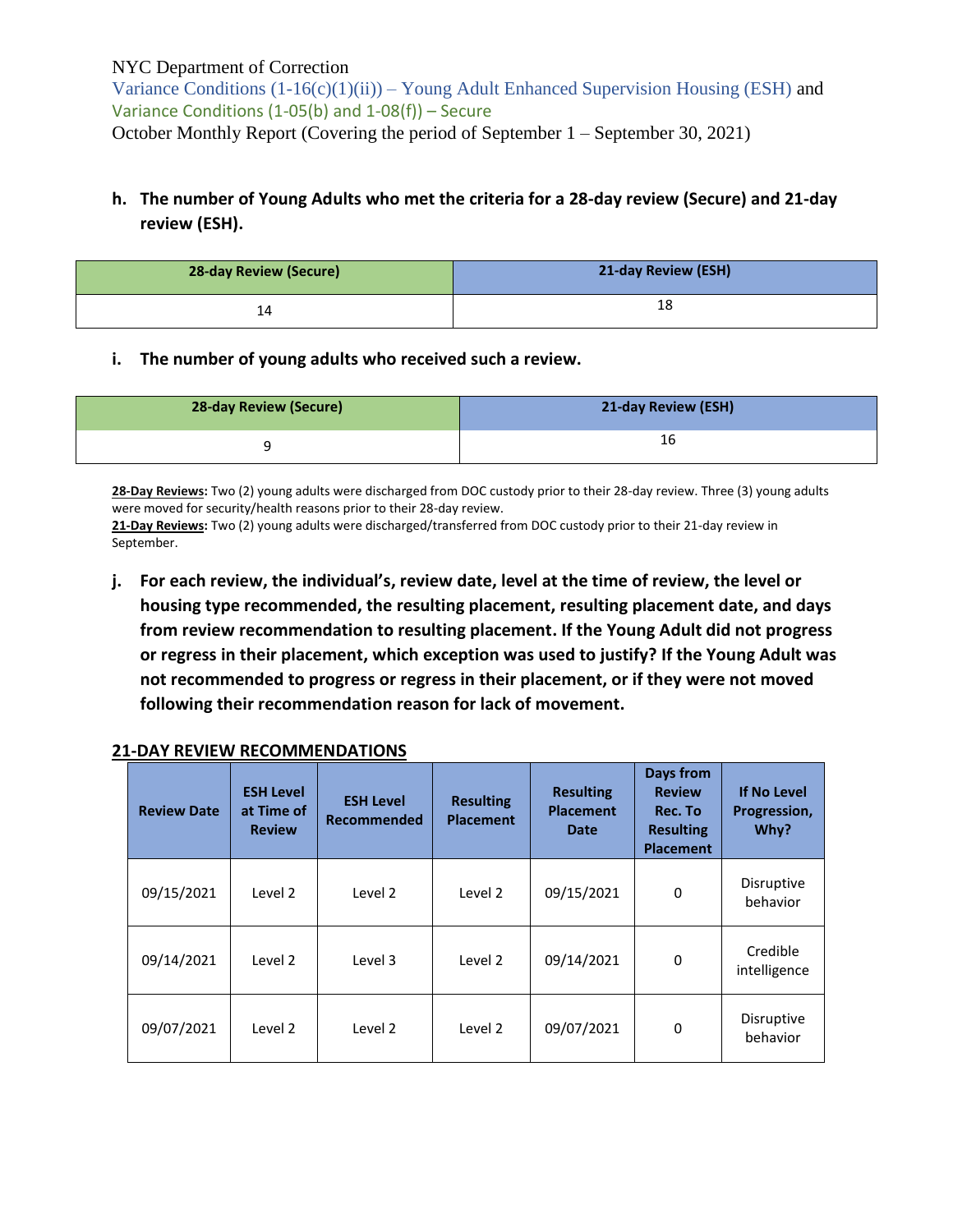Variance Conditions  $(1-16(c)(1)(ii))$  – Young Adult Enhanced Supervision Housing (ESH) and Variance Conditions  $(1-05(b)$  and  $1-08(f))$  – Secure

October Monthly Report (Covering the period of September 1 – September 30, 2021)

| <b>Review Date</b> | <b>ESH Level</b><br>at Time of<br><b>Review</b> | <b>ESH Level</b><br><b>Recommended</b> | <b>Resulting</b><br><b>Placement</b> | <b>Resulting</b><br><b>Placement</b><br><b>Date</b> | <b>Days from</b><br><b>Review</b><br>Rec. To<br><b>Resulting</b><br><b>Placement</b> | <b>If No Level</b><br>Progression,<br>Why?                    |
|--------------------|-------------------------------------------------|----------------------------------------|--------------------------------------|-----------------------------------------------------|--------------------------------------------------------------------------------------|---------------------------------------------------------------|
| 09/28/2021         | Level 2                                         | Level 2                                | Level 2                              | 09/28/2021                                          | 0                                                                                    | Violent,<br>aggressive<br>behavior;<br>disruptive<br>behavior |
| 09/08/2021         | Level 2                                         | Level 2                                | Level 2                              | 09/08/2021                                          | 0                                                                                    | Disruptive<br>behavior                                        |
| 09/04/2021         | Level 2                                         | Level 3                                | Level 2                              | 09/04/2021                                          | 0                                                                                    | Credible<br>intelligence                                      |
| 09/03/2021         | Level 2                                         | GP                                     | GP                                   | 09/03/2021                                          | 0                                                                                    | N/A                                                           |
| 09/09/2021         | Level 2                                         | Level 3                                | Level 2                              | 09/09/2021                                          | $\mathbf 0$                                                                          | Credible<br>intelligence                                      |
| 09/30/2021         | Level 2                                         | GP                                     | GP                                   | 09/30/2021                                          | 0                                                                                    | N/A                                                           |
| 09/08/2021         | Level 2                                         | Level 2                                | Level 2                              | 09/08/2021                                          | 0                                                                                    | Violent,<br>aggressive<br>behavior;<br>disruptive<br>behavior |
| 09/29/2021         | Level 2                                         | GP                                     | GP                                   | 09/29/2021                                          | 0                                                                                    | N/A                                                           |
| 09/07/2021         | Level 2                                         | GP                                     | GP                                   | 09/07/2021                                          | $\pmb{0}$                                                                            | N/A                                                           |
| 09/06/2021         | Level 2                                         | Level 2                                | Level 2                              | 09/06/2021                                          | $\pmb{0}$                                                                            | Disruptive<br>behavior                                        |
| 09/27/2021         | Level 2                                         | Level 2                                | Level 2                              | 09/27/2021                                          | $\pmb{0}$                                                                            | Violent,<br>aggressive<br>behavior;<br>disruptive<br>behavior |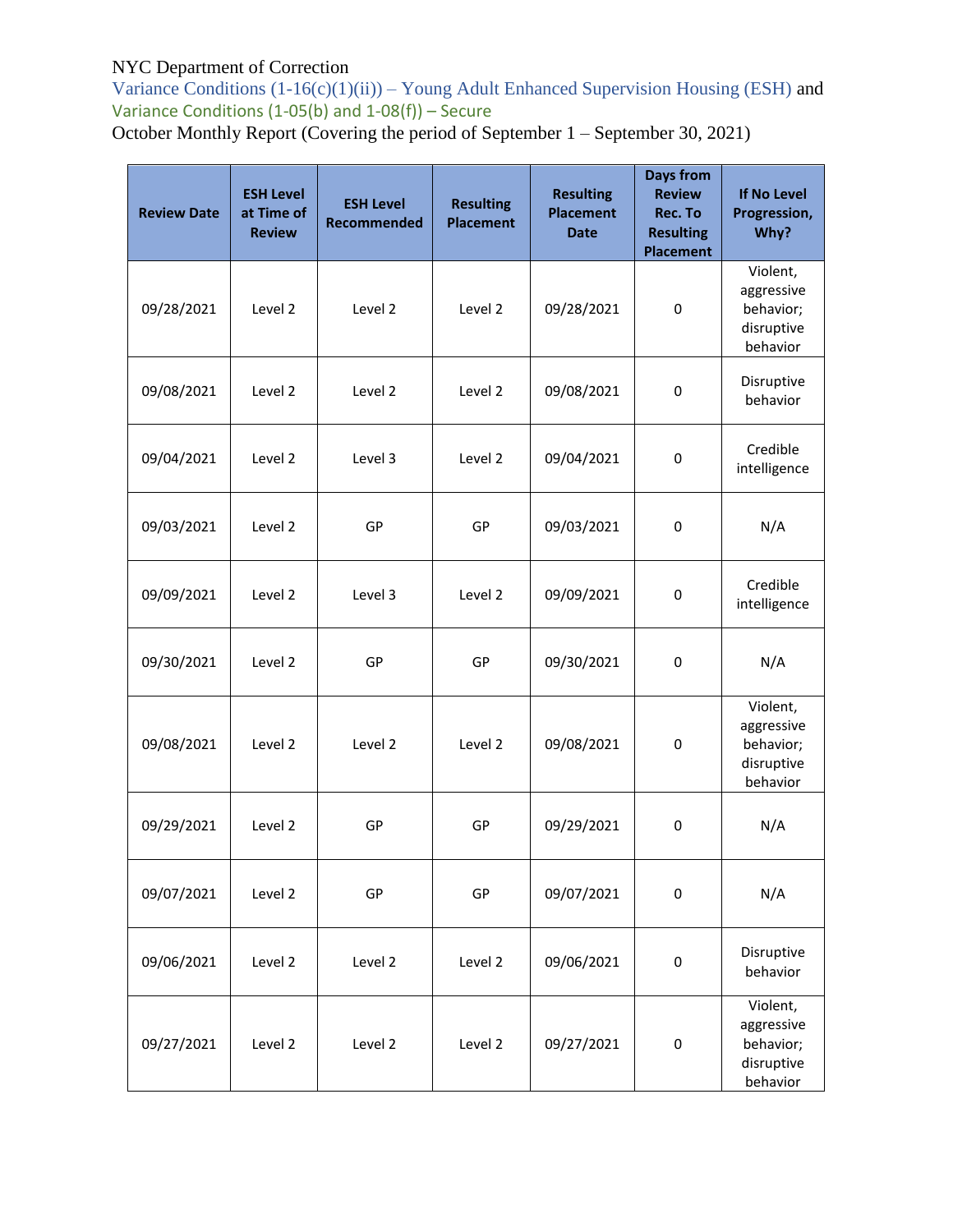Variance Conditions  $(1-16(c)(1)(ii))$  – Young Adult Enhanced Supervision Housing (ESH) and Variance Conditions  $(1-05(b)$  and  $1-08(f))$  – Secure

October Monthly Report (Covering the period of September 1 – September 30, 2021)

| <b>Review Date</b> | <b>ESH Level</b><br>at Time of<br><b>Review</b> | <b>ESH Level</b><br><b>Recommended</b> | <b>Resulting</b><br><b>Placement</b> | <b>Resulting</b><br><b>Placement</b><br><b>Date</b> | Days from<br><b>Review</b><br>Rec. To<br><b>Resulting</b><br><b>Placement</b> | <b>If No Level</b><br>Progression,<br>Why?                    |
|--------------------|-------------------------------------------------|----------------------------------------|--------------------------------------|-----------------------------------------------------|-------------------------------------------------------------------------------|---------------------------------------------------------------|
| 09/01/2021         | Level 2                                         | Level 2                                | Level 2                              | 09/01/2021                                          | $\Omega$                                                                      | Violent,<br>aggressive<br>behavior;<br>disruptive<br>behavior |
| 09/10/2021         | Level <sub>2</sub>                              | Level 2                                | Level 2                              | 09/10/2021                                          | 0                                                                             | Violent,<br>aggressive<br>behavior;<br>disruptive<br>behavior |
| 09/14/2021         | Level 2                                         | GP                                     | GP                                   | 09/15/2021                                          | $\mathbf{1}$                                                                  | N/A                                                           |
| 09/02/2021         | Level 2                                         | Level 2                                | Level 2                              | 09/02/2021                                          | $\mathbf{0}$                                                                  | Violent,<br>aggressive<br>behavior;<br>disruptive<br>behavior |
| 09/15/2021         | Level 2                                         | Level 2                                | Level 2                              | 09/15/2021                                          | $\mathbf{0}$                                                                  | Violent,<br>aggressive<br>behavior;<br>disruptive<br>behavior |
| 09/09/2021         | Level 2                                         | GP                                     | GP                                   | 09/09/2021                                          | $\mathbf{0}$                                                                  | N/A                                                           |

# **28-DAY REVIEW RECOMMENDATIONS**

| <b>Review</b><br>Date | <b>Secure</b><br>Phase at<br>Time of<br><b>Review</b> | <b>Secure Phase</b><br>Recommended | <b>Resulting</b><br><b>Placement</b> | <b>Resulting</b><br><b>Placement</b><br>Date | Days from<br><b>Review</b><br>Rec. to<br><b>Resulting</b><br><b>Placement</b> | If no phase<br>progression,<br>whv? |
|-----------------------|-------------------------------------------------------|------------------------------------|--------------------------------------|----------------------------------------------|-------------------------------------------------------------------------------|-------------------------------------|
| 09/08/2021            | Phase 3                                               | GP                                 | GP                                   | 09/08/2021                                   | 0                                                                             | N/A                                 |
| 09/23/2021            | Phase 1                                               | Phase 1                            | Phase 1                              | 09/23/2021                                   | 0                                                                             | Violent,<br>aggressive<br>behavior  |
| 09/01/2021            | Phase 3                                               | GP                                 | GP                                   | 09/02/2021                                   | 1                                                                             | N/A                                 |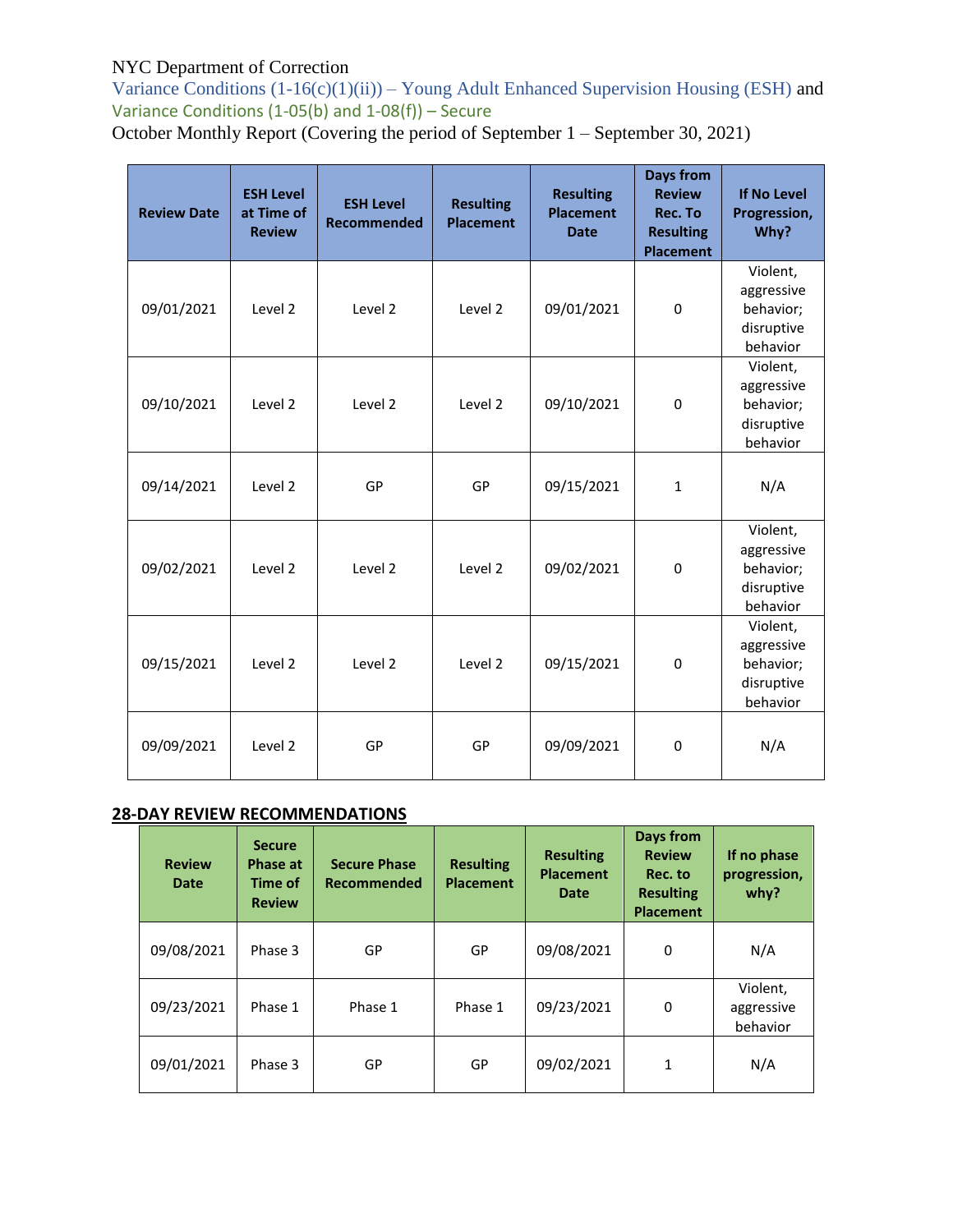Variance Conditions  $(1-16(c)(1)(ii))$  – Young Adult Enhanced Supervision Housing (ESH) and Variance Conditions  $(1-05(b)$  and  $1-08(f))$  – Secure

October Monthly Report (Covering the period of September 1 – September 30, 2021)

| <b>Review</b><br><b>Date</b> | <b>Secure</b><br><b>Phase at</b><br>Time of<br><b>Review</b> | <b>Secure Phase</b><br>Recommended | <b>Resulting</b><br><b>Placement</b> | <b>Resulting</b><br><b>Placement</b><br>Date | <b>Days from</b><br><b>Review</b><br>Rec. to<br><b>Resulting</b><br><b>Placement</b> | If no phase<br>progression,<br>why?                           |
|------------------------------|--------------------------------------------------------------|------------------------------------|--------------------------------------|----------------------------------------------|--------------------------------------------------------------------------------------|---------------------------------------------------------------|
| 09/09/2021                   | Phase 2                                                      | Phase 3                            | Phase 3                              | 09/09/2021                                   | 0                                                                                    | N/A                                                           |
| 09/23/2021                   | Phase 1                                                      | Phase 1                            | Phase 1                              | 09/23/2021                                   | $\Omega$                                                                             | Violent,<br>aggressive<br>behavior                            |
| 09/01/2021                   | Phase 3                                                      | GP                                 | GP                                   | 09/02/2021                                   | $\mathbf{1}$                                                                         | N/A                                                           |
| 09/15/2021                   | Phase 1                                                      | Phase 1                            | Phase 1                              | 09/15/2021                                   | $\Omega$                                                                             | Disruptive<br>behavior                                        |
| 09/15/2021                   | Phase 3                                                      | GP                                 | GP                                   | 09/15/2021                                   | 0                                                                                    | N/A                                                           |
| 09/27/2021                   | Phase 1                                                      | Phase 1                            | Phase 1                              | 09/27/2021                                   | 0                                                                                    | Violent,<br>aggressive<br>behavior;<br>disruptive<br>behavior |

**k. The total number of recommended progressions, the total number of actual progressions, and the average and median days from review recommendation to actual progression.**

| <b>Progressions</b>         |                                          |                                     |                                                  |                                                     |  |  |
|-----------------------------|------------------------------------------|-------------------------------------|--------------------------------------------------|-----------------------------------------------------|--|--|
| <b>Housing Area</b>         | <b>Total recommended</b><br>progressions | <b>Total actual</b><br>progressions | Average days from<br>review rec. to<br>progress. | <b>Median days from</b><br>review rec. to progress. |  |  |
| <b>ESH (21-day reviews)</b> |                                          |                                     | 0.2                                              |                                                     |  |  |
| Secure (28-day<br>reviews)  |                                          |                                     | 0.4                                              |                                                     |  |  |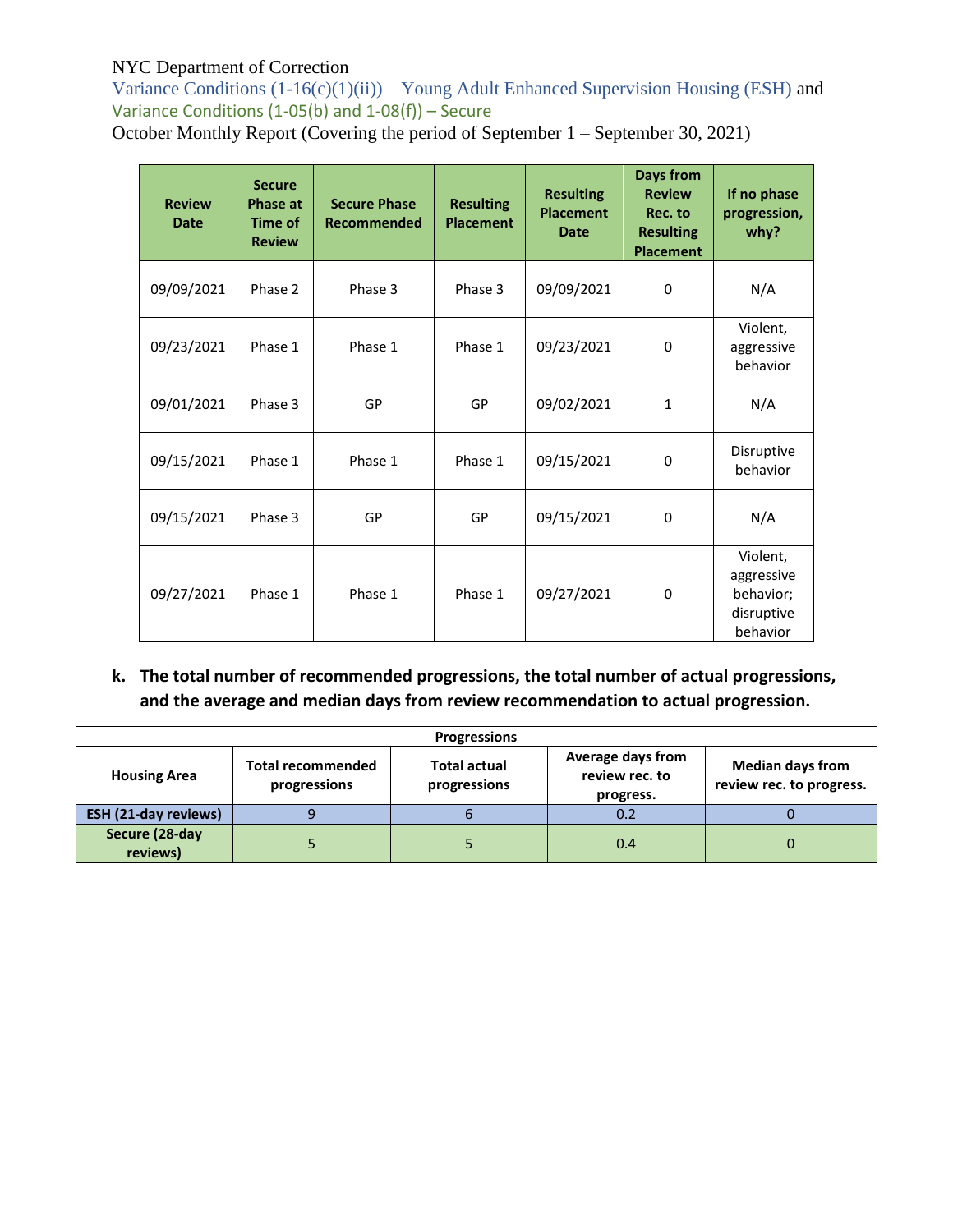$\overline{a}$ 

Variance Conditions  $(1-16(c)(1)(ii))$  – Young Adult Enhanced Supervision Housing (ESH) and Variance Conditions (1-05(b) and 1-08(f)) – Secure October Monthly Report (Covering the period of September 1 – September 30, 2021)

# **l. For each program offered, the number of classes or meetings offered, the average number of participants, and the number of unique individuals participating in any program that month and by each program type during the reporting month.**

| <b>ESH – Self- Guided Components<sup>9</sup></b> | # of Times<br><b>Delivered</b>  | # of Self-Guided<br><b>Packages</b><br><b>Delivered</b> | Average # of<br>Packages per<br><b>Delivery</b>            | <b>Unique</b><br><b>Individuals</b> |
|--------------------------------------------------|---------------------------------|---------------------------------------------------------|------------------------------------------------------------|-------------------------------------|
| Distribution of Self-Guided Materials            | 6                               | 37                                                      | 6.2                                                        | 18                                  |
| <b>ESH-In-Person Components</b>                  | # of Sessions<br><b>Offered</b> | <b>Total</b><br><b>Participations</b>                   | Average: # of<br><b>Participants per</b><br><b>Session</b> | <b>Unique</b><br><b>Individuals</b> |
| <b>Individual Counseling</b>                     | 33                              | 145                                                     | 4.4                                                        | 24                                  |

| Secure - Self- Guided Components    | # of Times<br><b>Delivered</b> | # of Self-Guided<br><b>Packages</b><br><b>Delivered</b> | Average # of<br>Packages per<br><b>Delivery</b> | <b>Unique</b><br><b>Individuals</b> |
|-------------------------------------|--------------------------------|---------------------------------------------------------|-------------------------------------------------|-------------------------------------|
| <b>ARA Community Partner</b>        | 40                             | 135                                                     | 3                                               | 26                                  |
| Dialectical Behavioral Therapy      | 5                              | 21                                                      | 4                                               | 19                                  |
| Etiquette Lesson Partner            | 41                             | 137                                                     | 3                                               | 26                                  |
| Inner You Project Community Partner | 9                              | 28                                                      | 3                                               | 16                                  |
| The Kite Community Partner          | 41                             | 137                                                     | 3                                               | 26                                  |
|                                     | # of Sessions                  | <b>Total</b>                                            | Average: # of                                   | <b>Unique</b>                       |
| Secure - In-Person Components       | <b>Offered</b>                 | <b>Participations</b>                                   | <b>Participants per</b><br><b>Session</b>       | <b>Individuals</b>                  |
| Anger Management                    | 13                             | 27                                                      | 2                                               | 18                                  |
| Dialectical Behavioral Therapy      | 9                              | 22                                                      | 2                                               | 14                                  |
| <b>Goal Setting</b>                 | $\overline{7}$                 | 21                                                      | 3                                               | 15                                  |
| Individual Counseling               | 47                             | 75                                                      | $\overline{2}$                                  | 25                                  |
| Interactive Journaling              | 9                              | 25                                                      | 3                                               | 14                                  |
| Young Men's Work                    | 16                             | 37                                                      | $\overline{2}$                                  | 21                                  |

# **m. The number of Young Adults in Secure Units who were placed in De-escalation areas, including the minimum, maximum, median, and average length of time in such areas.**

| Number of Young Adults Placed in De-escalation Areas: 0 |               |                |                |  |
|---------------------------------------------------------|---------------|----------------|----------------|--|
| Length of Stay in Secure De-escalation Areas            |               |                |                |  |
| Average                                                 | <b>Median</b> | <b>Minimum</b> | <b>Maximum</b> |  |
| N/A                                                     | N/A           | N/A            | N/A            |  |

<sup>9</sup> During the month of September, self-guided packets distributed to young adults in ESH consisted of a variety of materials on a given week. Materials distributed throughout the month included activity packets such as coloring pages and brainteasers, evidence-based worksheets on a variety of topics including, but not limited to, relapse prevention, anger management, and young adult specific curricula.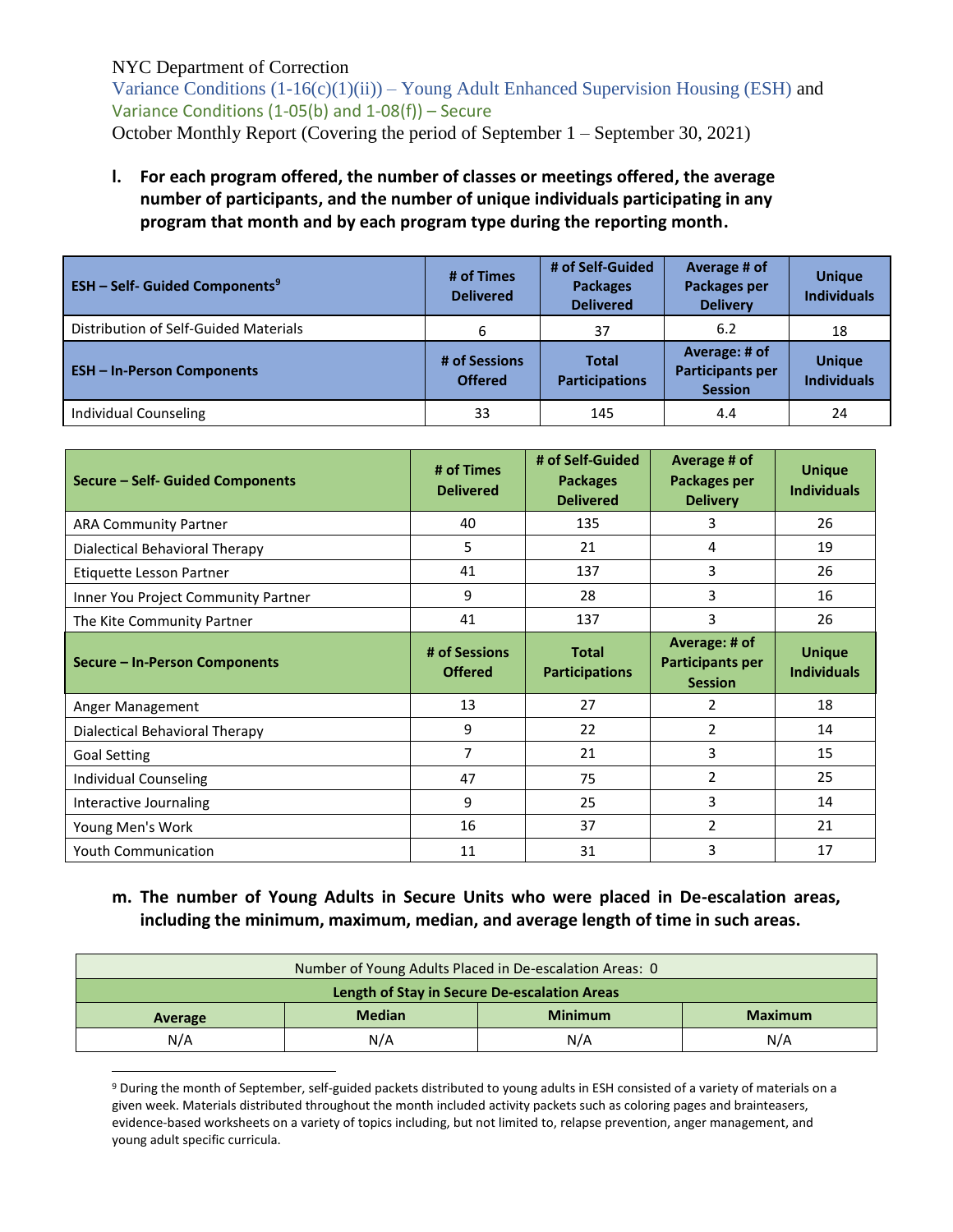Variance Conditions  $(1-16(c)(1)(ii))$  – Young Adult Enhanced Supervision Housing (ESH) and Variance Conditions (1-05(b) and 1-08(f)) – Secure October Monthly Report (Covering the period of September 1 – September 30, 2021)

**n. The number of inmate-on-inmate fights to date and for the reporting month in Young Adult ESH and in Secure Unit, and the rates of inmate-on-inmate violence cumulatively and for the reporting month in Young Adult ESH, Secure Unit, and the Young Adult general population (number of incidents / average daily population).**

| Inmate-on-Inmate Fights |                         | <b>ESH</b><br><b>Young Adults</b> | <b>Secure</b><br><b>Young Adults</b> | General<br>Population<br><b>Young Adults</b> |
|-------------------------|-------------------------|-----------------------------------|--------------------------------------|----------------------------------------------|
|                         | <b>Monthly Count</b>    |                                   |                                      | 46                                           |
|                         | <b>Monthly Rate</b>     | 0.07                              | 0.07                                 | 0.21                                         |
|                         | <b>Cumulative Count</b> | 177                               | 102                                  | 4788                                         |
|                         | <b>Cumulative Rate</b>  | 8.69                              | 9.05                                 | 13.64                                        |

**o. The number of slashings/stabbings to date and for the reporting month in Young Adult ESH and in Secure Unit, and the rates of inmate-on-inmate violence cumulatively and for the reporting month in Young Adult ESH, Secure Unit, and the Young Adult general population (number of incidents/average daily population).**

| <b>Slashing/Stabbings</b> |                         | <b>ESH</b><br><b>Young Adults</b> | <b>Secure</b><br><b>Young Adults</b> | General<br>Population<br><b>Young Adults</b> |
|---------------------------|-------------------------|-----------------------------------|--------------------------------------|----------------------------------------------|
|                           | <b>Monthly Count</b>    | 0                                 |                                      | 14                                           |
|                           | <b>Monthly Rate</b>     | 0.00                              | 0.07                                 | 0.06                                         |
|                           | <b>Cumulative Count</b> | 53                                | 15                                   | 193                                          |
|                           | <b>Cumulative Rate</b>  | 2.74                              | 1.33                                 | 0.55                                         |

**p. The number of assaults on staff to date and for the reporting month in Young Adult ESH and Secure Unit, and the rates of assaults on staff by Young Adults in Young Adult ESH, Secure Unit, and the Young Adult general population, which shall be calculated cumulatively and for the reporting month.**

| <b>Assaults on Staff</b> |                         | <b>ESH</b><br><b>Young Adults</b> | <b>Secure</b><br><b>Young Adults</b> | General<br>Population<br><b>Young Adults</b> |
|--------------------------|-------------------------|-----------------------------------|--------------------------------------|----------------------------------------------|
|                          | <b>Monthly Count</b>    | 3                                 |                                      | 0                                            |
|                          | <b>Monthly Rate</b>     | 0.21                              | 0.14                                 | 0.00                                         |
|                          | <b>Cumulative Count</b> | 114                               | 77                                   | 422                                          |
|                          | <b>Cumulative Rate</b>  | 5.88                              | 6.83                                 | 1.20                                         |